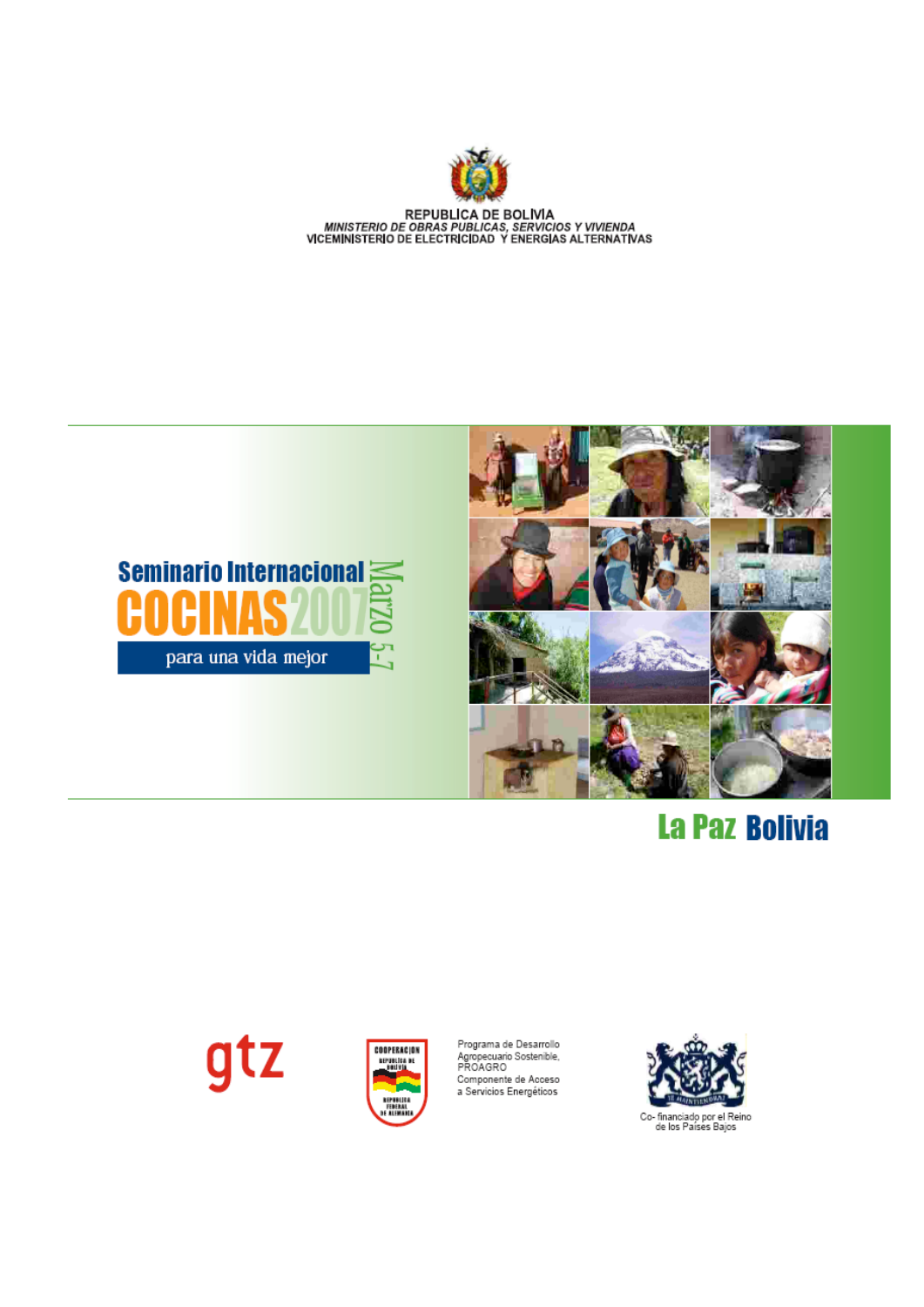# **DRAFT**

#### **International Seminar, 5-7th March, 2007 Cocinas para una vida mejor - Stoves for a better life La Paz, Bolivia**

#### **Why a seminar about stoves in Bolivia?**

In Bolivia, 80% of the households in rural areas, which are approximately 1.160.000, use biomass for cooking. Combustibles like firewood, sawdust, charcoal, manure or typical plants like Yareta are collected every day, a time consuming work that is usually carried out by children and women.

The use of biomass for cooking has serious health impacts for the families, especially for women. Respiratory deseases, lung cancer, asthma, eye infections or back pains are some of the common ailments that women who cook with traditional stoves suffer from.

But the use of biomass also has adverse impacts on the environment. The use of fire wood is one reason for deforestation which fosters soil erosion, desertificacion and general environmental degradation, factors that also negatively influence the general quality of life.

With the objective to diminish the negative impacts of traditional stoves, the GTZ project "Componente de Acceso a Servicios Energéticos" promotes as part of their strategy the use of alternative stoves like improved firewood stoves and solar cookers.

#### **Objectives of the seminar**

The seminar has two main objectives:

- 1. Sensitise politicians, decicion makers and the general public about the adverse impacts of indoor air pollution coming from traditional stoves
	- Present activities and measures of the Bolivian campaign "Cocinas para una vida mejor" (stoves for a better life) and formalise campaign opening
- 2. Exchange of experiences and knowledge as well as discussion of strategies concerning the introduction of improved firewoods stoves and solar cookers with special reference to:
	- design and construction of improved firewood stoves and solar cookers
	- posibilities of tecnology distribution, marketing and the importance of market mechanisms
	- empowering of target groups
	- posibilities to support poor families via microcredit
	- monitoring

According to the objectives, the seminar is divided into two parts: the oficial part, which takes place  $5<sup>th</sup>$  March, destined for politicians and decicions makers and the second part, which takes place  $6-7^{\text{th}}$  March, for experts.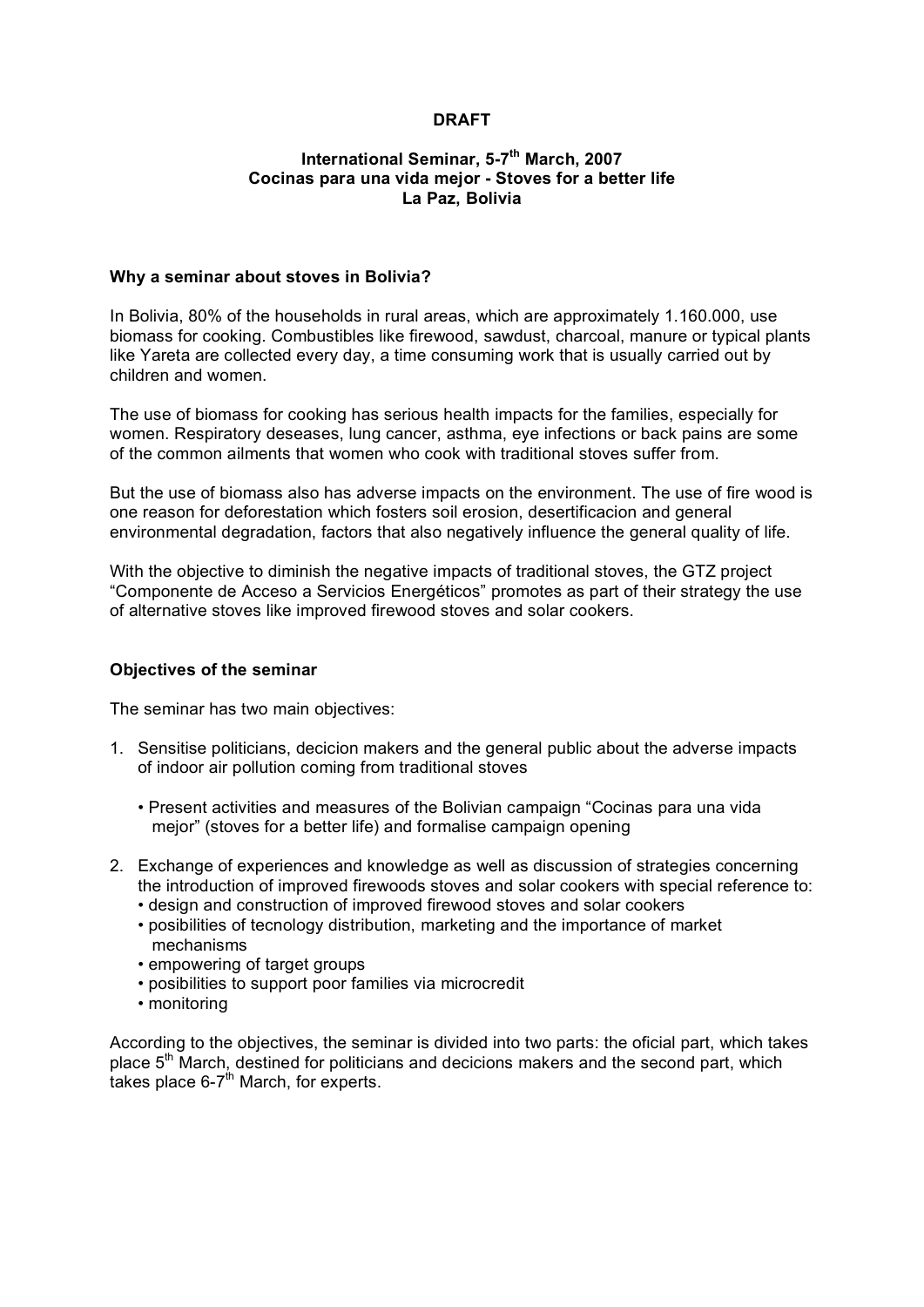### **Draft Programme**

#### **Monday, 5th March, 2007**

#### **Topics: Health and political measures**

**Morning session**

**Opening of event**

**Why a seminar about stoves in Bolivia?**

**The effects of biomass use for cooking on health** How to reduce adverse effects on health in rural and periurban communities? Which strategies can be applied? How to involve stakeholders? Presentation of study results on stoves and health.

**International initiatives for the introduction of improved stoves and solar cookers** Current activities by international development agencies.

Presentation of best practice examples from other countries.

**Lunch** prepared with improved firewood stoves and solar cookers

#### **Afternoon session**

**Presentation of the national campaign "Cocinas para una vida mejor"**

Presentation of initiatives destined for the introduction of stoves by international development agencies and institutions (World Bank, European Union, Global Village Energy Partnership – LAC, Project Concern International, Consejo Empresarial para el Desarrollo Sostenible (CEDES), Enabling Access to Sustainable Energy (EASE) and others).

### **Signing of agreement with the Bolivian Viceministry of Electricity and Alternative Energies**

**Conclusions**

**Cocktail**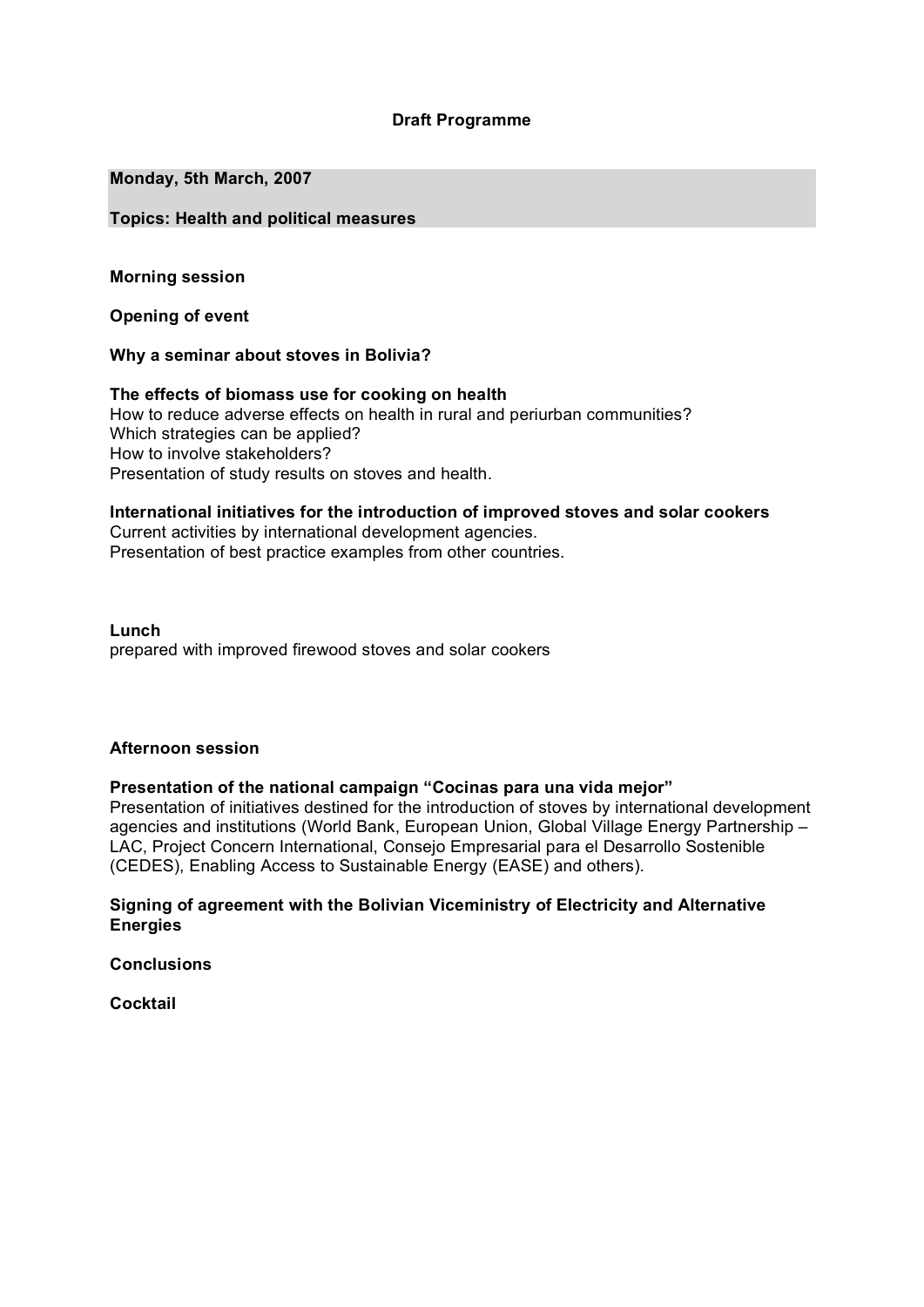### **Tuesday, 6th March, 2007 (for experts only)**

### **Topics: construction and design of improved firewood stoves and solar cookers; entrepeneurial skills**

#### **Morning session**

#### **"Knowledge gifts" - presentation of participants, stove projects and experiences**

Participants present themeselves with material, experiences and knowledge they want to share with other participants (any kind of presentation is possible, video, poster, fotos, stories etc.).

What are the lessons learned and should or should not be repeated by the GTZ project?

Presentation of the GTZ project "Componente Acceso a Servicios Energéticos"

**Lunch**

### **Afternoon session**

**Experiences with design and construction of stoves. Presentation of models.** Which (dis-)advantages do the stove models have? Production dificulties? What are the performance characteristics? Which factors do intervene with design and production of the stove models? Presentation of stove models produced in Bolivia or other countries. Participants are invited to bring models. Exchange about impressions and experiences with demonstrated models. Summarise results.

#### **The importance of entrepeneurial skills**

Challenges, obstacles and experiences with production, organisation and introduction of firewood and solar cookers. Discuss business development and experiences with capacity building for entrepeneurs. Elaborate content of capacity building.

#### **Wednesday, 7th March, 2007 (for experts only)**

**Topics: production, marketing, usage and scaling-up strategies of stoves**

#### **Morning session**

**Experience exchange between projects: the production and marketing side** How to improve the supply of stoves? How to improve entrepeneurial capacities? Share experiences about commercialisation. Summarise results.

#### **Experience exchange between projects: the awareness and usage side**

Which factors do influence the demand for certain stove models? How to sensitise target groups? What are the key factors to consider in marketing strategies for stoves? Best practice examples. Summarise results.

**Lunch**